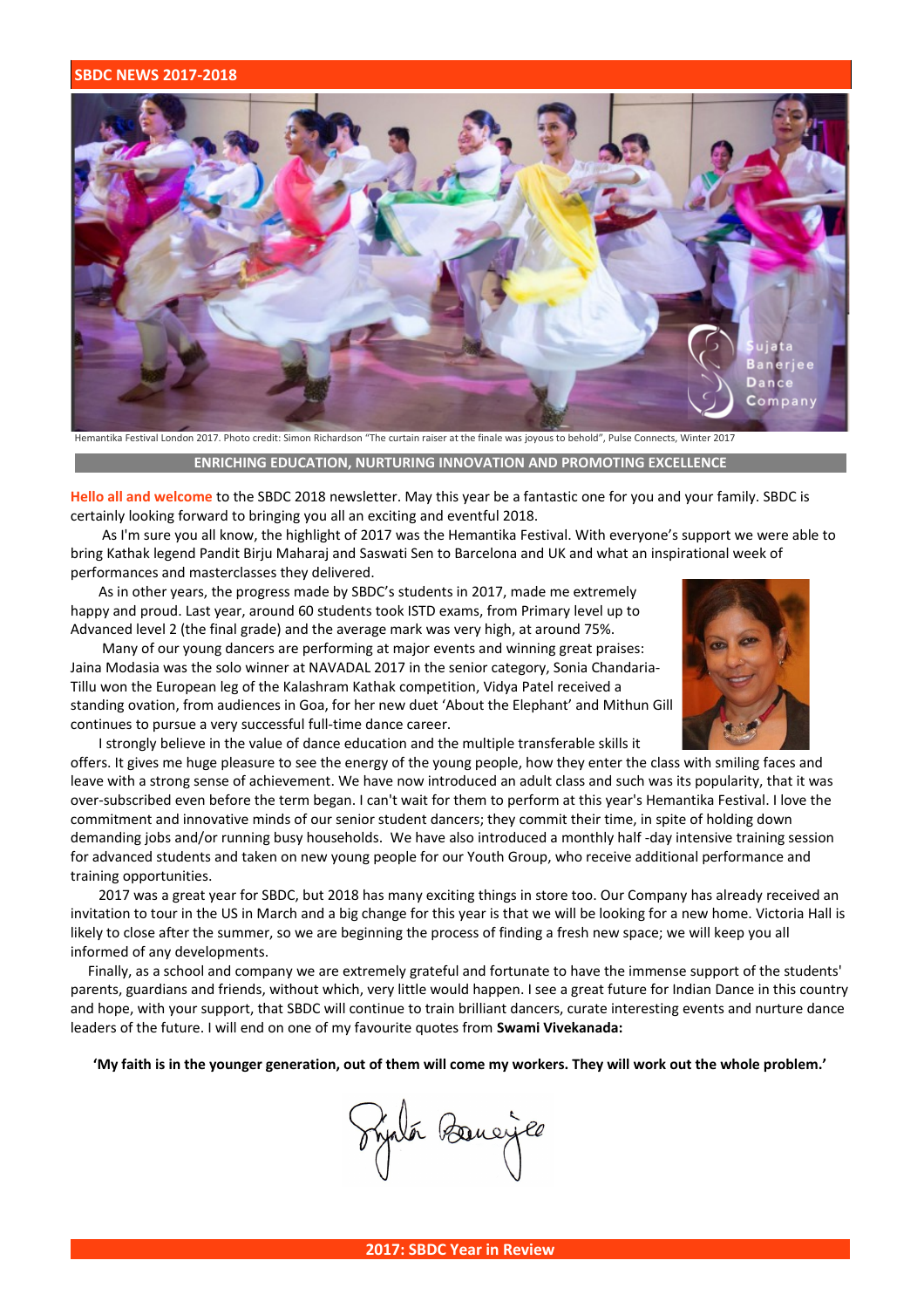**The 2017** *Full Circle Tour* of India (February) was the second year of the tour, so called because SBDC is taking Kathak back to the country where the artform originates and where Sujata Banerjee first began her dance journey. In 2017 Sujata, Vidya, Jaina and Saloni performed in Delhi at the annual Ravi Shankar Festival and later in the tour, at the Vasantotsav Festival, to honour Pandit Birju Maharajji, who joined us later in the year in London for our Hemantika Festival.



## **U.Dance 2017** In March, the SBDC youth group were selected to take part in the London

platform for U.Dance 2017. This was an exciting opportunity for our young dancers to perform at the Laban Theatre, hone their dance skills by taking professional dance workshops and to meet and work with other young dancers from across the genres.

**Sujata Banerjee nominated for One Dance UK Lifetime Achievement Award** In June 2017, Sujata Banerjee was announced as one of 3 finalists for the Lifetime Achievement Award of the One Dance Teaching Awards. The inaugural awards saw nearly 900 nominations across 9 categories - submitted by pupils, parents, colleagues and friends. Three



nominees in each category were shortlisted by a panel of industry professionals. The panel comprised Geoff Barton, Althea Efunshile (CBE), Linda Jasper (MBE), Carolyn Lappin and Piali Ray (OBE). This nomination followed on from an Honorary Life Membership award from People Dancing at the end of 2016, highlighting a growing recognition of the incredible impact

that Sujata Banerjee's work has had in the dance world.

**Jaina Modasia wins NAVADAL 2017** In July, 17-25 solo category, Performing *In Akbar's Palace,* choreographed by Sujata Banerjee. Held at the Birmingham Hippodrome, NAVADAL, meaning 'new shoots', is Akademi's National South Asian Youth Dance Competition, presenting an opportunity to see exciting new work from the rising stars of Dance.

**Immersive and Intensive Kathak Residency - Summer (26<sup>th</sup> July - 5<sup>th</sup> August) Late July saw the return of the intensive** Kathak residency, with a huge range of sessions planned over more than a week. The residency is designed to provide

dancers with an immersive experience akin to attending a full-time dance conservatoire. The sessions explore various aspects of Kathak, such as technique, Padhant (recitation) and Abhinaya (expression). Weekend days started at 6am with yoga or Kathak Riyaaz (disciplined rigorous training practice). During the residency, experts from different disciplines delivered master classes, including a 2 hour yoga session by Liz Lark, a session on dance history from Chitra Sundaram, Hindi language and dialect with Mira Kaushik, a Contemporary workshop lead by Elisabetta Adola and Hindustani vocal technique lead by Krishna Chakraborty. Musicians also accompanied most dance sessions. The participants all felt that they benefited hugely from such an intensive experience and the picture (right) attests to the positive energy it generated!



**Chitrangada** SBDC collaborated with Moksha Music, a Manchester-based Company, to create the dance-drama Chitrangada, based on the work originally written and composed by the Nobel Prize winner, Rabindranath Tagore. The production was directed and choreographed by Sujata Banerjee, performed mainly by SBDC dancers and produced by Rishi Banerjee of Moksha. It was performed in Stockport and London, as a part of the Season of Bangla Drama festival. "It was amazing to see Jaina playing the main role, the warrior princess, without knowing the language how well she handled the role" - Sujata Banerjee

**Sonia Chandaria-Tillu wins Kalashram Kathak Competition (KKC), London** - Initiated by Kalashram (the institution of Kathak maestro Padmavibhusan Pandit Birju Maharaj), this competition aims to provide a platform for young, up and coming Kathak dancers to showcase their talent. In 2017 the contest took place in London and 7 cities in India - Delhi, Mumbai, Kolkata, Bengaluru, Lucknow, Ahmedabad and Guwahati. London was the only international city that hosted the competition and was part of the Hemantika festival. All SBDC contestants did incredibly well and congratulations go to Sonia, who came first in the senior category, opening up an amazing opportunity for her to take part in the grand final at the National Centre for Performing Arts (NCPA) in Mumbai. In this performance Sonia did extremely well to perform in front of the legendary judges and went through various rounds to get to top fours.